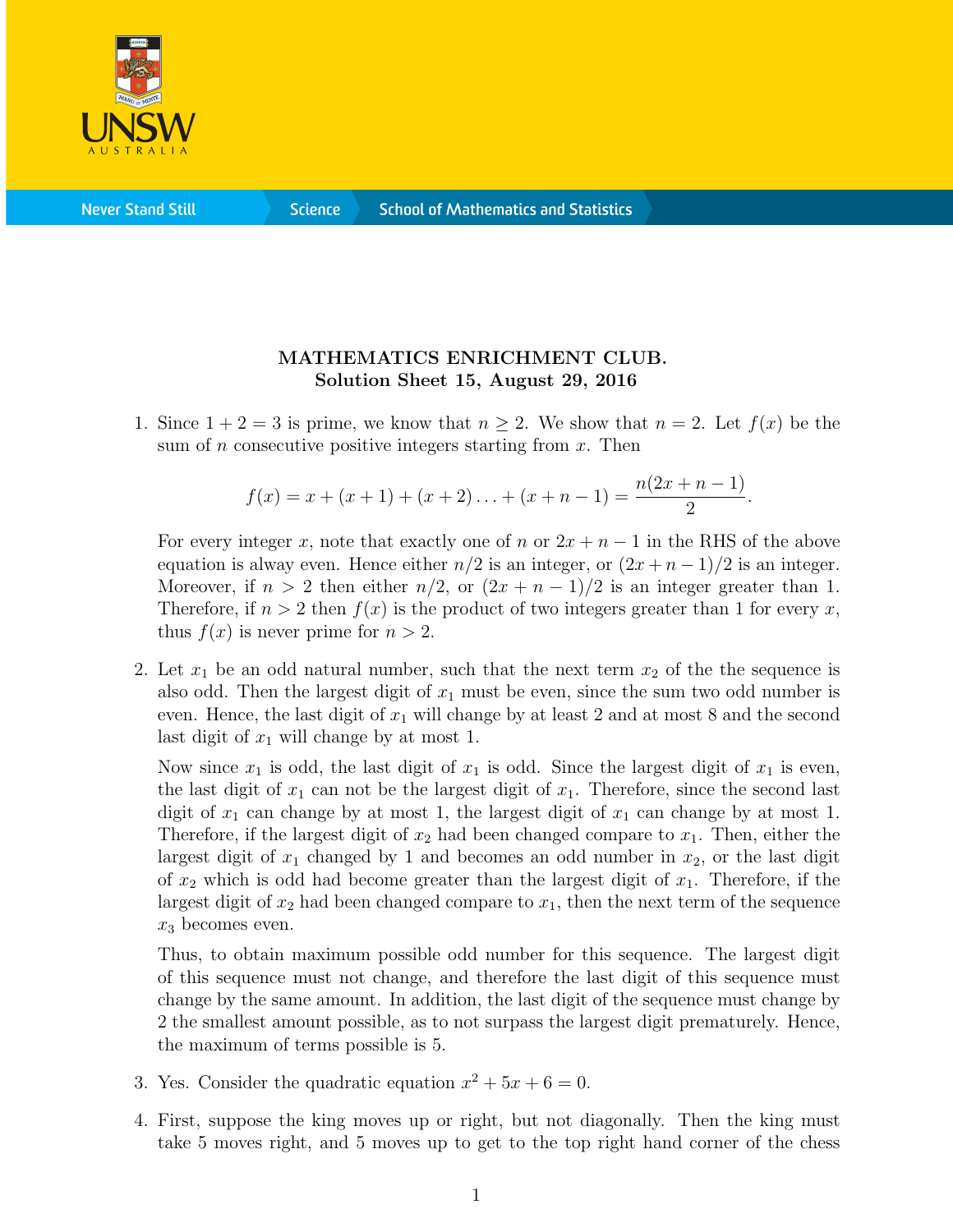board. To calculate the number  $m_0$  of unique paths the king can take, we can think of the king picking from 10 possible moves, without caring about the order of the 5 individual up moves, or the 5 individual right moves he makes; that is

$$
m_0 = \frac{10!}{5! \times 5!},
$$

where  $10! = 10 \times 9 \times 8...$  (the number of ways to order 10 objects without replacement).

Now, suppose the king takes one diagonal. Then the king must take 4 moves right, 4 moves up, and 1 mover diagonally to get to the top right hand corner of the chess board. The number  $m_1$  of unique paths the king can take in this fashion is

$$
m_1 = \frac{10!}{4! \times 4! \times 1!}.
$$

Since the king can make up to 5 diagonal moves, repeating the above calculations for  $m_2, m_3, m_4$  and  $m_5$  then adding yields 1683 possible ways the king can move to the top right hand corner.

5. Draw a straight line  $KP$  parallel to  $LC$ , where P is a point on  $AC$ . Then  $KLCP$ is a trapezoid, hence its mid-line  $MN = \frac{1}{2}$  $\frac{1}{2}(KP + LC) = \frac{1}{2}(AK + LC) = \frac{1}{2}KL =$  $KM = ML$ . Therefore KL is a diameter of a circle passing through K, N, L. Thus,  $\angle KNL = 90^\circ.$ 



6. It is possible to show that ABCD is isosceles, with base angles of 45°. Let  $DE = x$ , then  $AE = 1 - x$ , and we obtain the equation

$$
1 - x \ge x/\sqrt{2}.
$$

This yields

$$
x \le 2 - \sqrt{2}.
$$